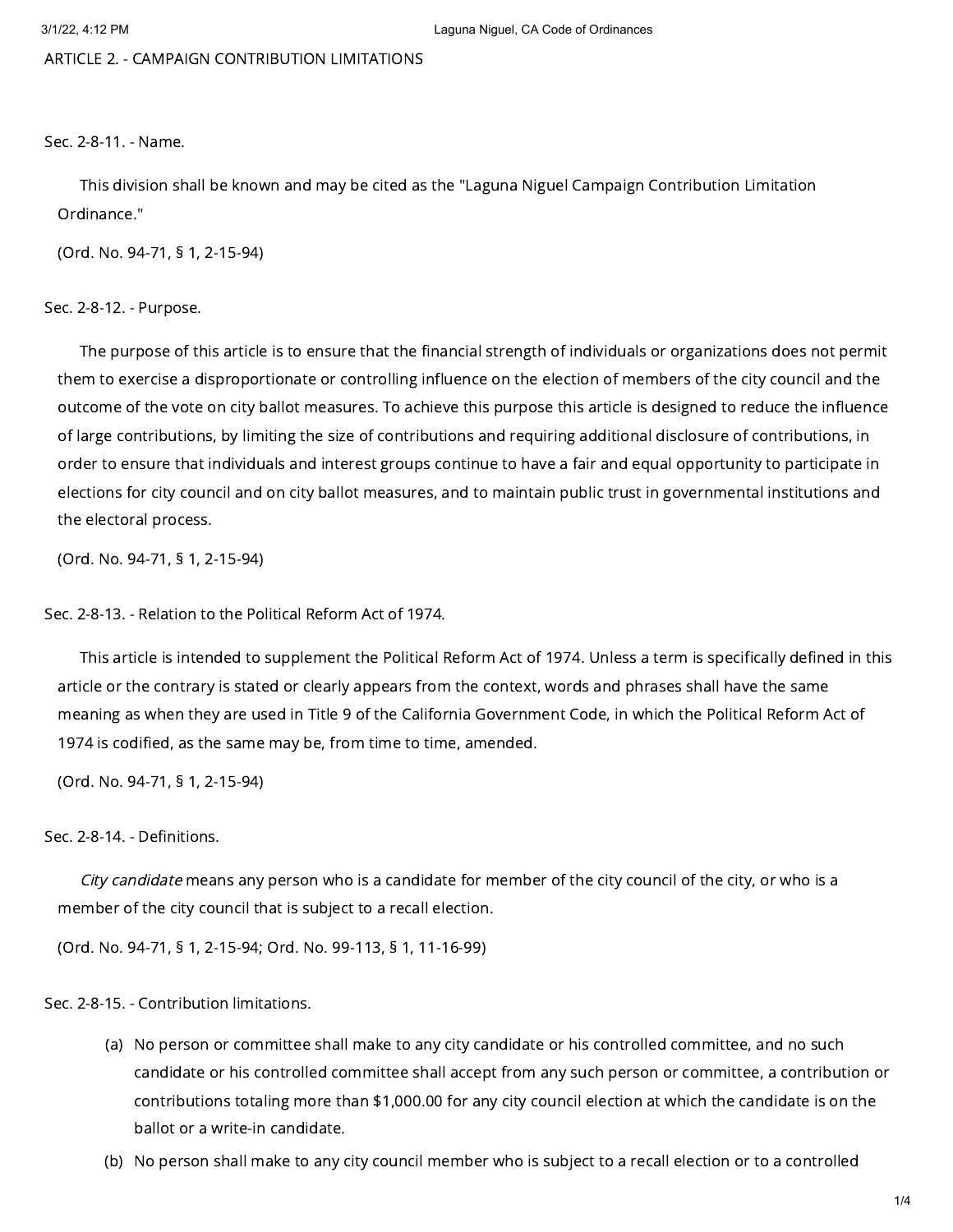#### 3/1/22, 4:12 PM Laguna Niguel, CA Code of Ordinances

committee of such a council member, and no such council member or committee shall accept from any such person, a contribution or contributions totaling more than \$1,000.00 for the recall election.

(c) The provisions of this section shall not apply to a candidate's contribution of his personal funds to his own campaign committee, but shall apply to contributions from a spouse's separate property.

(Ord. No. 94-71, § 1, 2-15-94; Ord. No. 99-113, § 1, 11-16-99; Ord. No. 2003-130, § 1, 6-3-03)

## Sec. 2-8-16. - Aggregation of contributions.

- (a) All contributions made by a sponsored committee to a city candidate or to a city council member (or to a committee controlled by such a candidate or council member) shall be combined with those contributions made by the sponsor or sponsors of the committee, and the combined amount shall not exceed \$1,000.00 for any city election.
- (b) Two or more entities shall be treated as one person when any of the following circumstances apply:
	- (1) The entities share the majority of members of their boards of directors.
	- (2) The entities share two or more officers.
	- (3) The entities are owned or controlled by the same majority shareholder or shareholders.
	- (4) The entities are in a parent-subsidiary relationship.
- (c) An individual and any general or limited partnership in which the individual has a ten percent or more share, or an individual and any corporation in which the individual owns a controlling interest (50 percent or more), shall be treated as one person.
- (d) No committee which supports or opposes a candidate for city office shall have as a majority of its officers individuals who serve as the majority of officers on any other committee which supports or opposes the same candidate. No such committee shall act in concert with, or solicit or make contributions on behalf of, any other committee. This subdivision shall not apply to treasurers of committees if these treasurers do not participate in or control in any way a decision on whether the candidate or candidates receive contributions.
- (e) Contributions by a husband and wife shall be treated as separate contributions and shall not be aggregated.
- (f) Contributions by children under 18 years of age shall be treated as contributions by their parents and attributed proportionally to each parent (one-half to each parent or the total to a single custodial parent).

(Ord. No. 94-71, § 1, 2-15-94; Ord. No. 2003-130, § 1, 6-3-03)

# Sec. 2-8-17. - Non-city elections.

Contributions made to a council member or a city candidate or a controlled committee of such persons during an election for a city council seat are not subject to the contribution limitations contained in sections [2-8-15,](https://library.municode.com/) if those contributions are made to such a person or controlled committee in connection with the person's candidacy for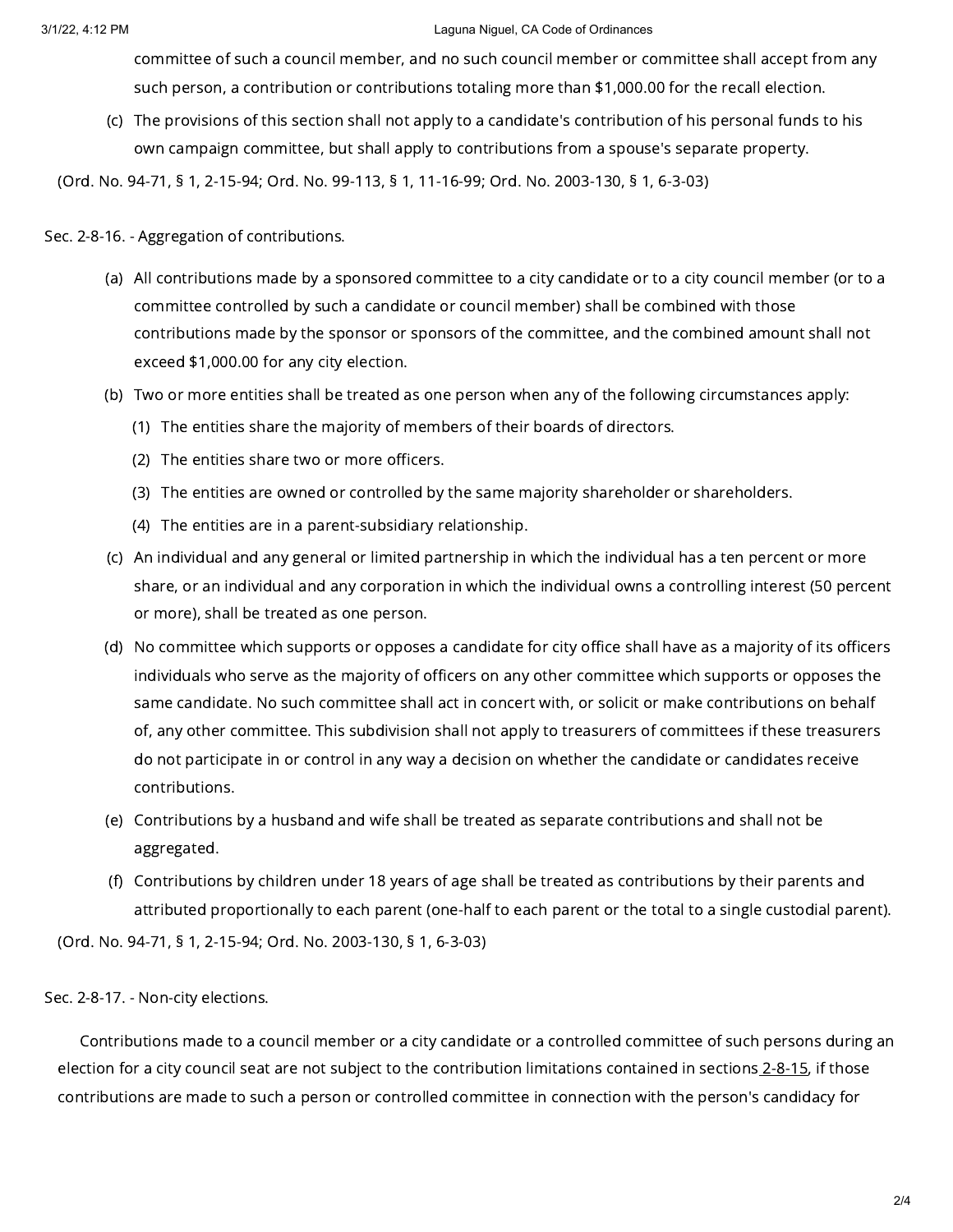### 3/1/22, 4:12 PM Laguna Niguel, CA Code of Ordinances

election to some office other than city council, the contributions are received and disbursed by a committee which is established solely for the purpose of supporting such candidacy, and the contributions are not used in support of the person's candidacy for election to the city council.

(Ord. No. 99-113, § 1, 11-16-99)

Editor's note— Ord. No. 99-113, § 1, adopted November 16, 1999, amended the Code by repealing former § 2-8-17, and adding a new § 2-8-17 to read as herein set out. Former § 2-8-17 pertained to election cycles, and derived from Ord. No. 94-71, adopted February 15, 1994.

Sec. 2-8-18. - Prohibition on Multiple Campaign Committees.

A city candidate or a city council member shall have no more than one campaign committee which shall have only one bank account out of which all qualified campaign and office holder expenses related to election to the city council shall be made. This section does not prevent a city candidate or a city councilmember from establishing another campaign committee, and bank account for that committee, solely for the purpose of running for any elective office other than city council, or for opposing his recall.

(Ord. No. 94-71, § 1, 2-15-94)

Sec. 2-8-19. - Loans to city candidates and city councilmembers and their controlled committees.

- (a) A loan shall be considered a contribution from the maker and the guarantor of the loan and shall be subject to the contribution limitations of this article.
- (b) Every loan to a city candidate or city council member or their controlled committees shall be by written agreement which shall be filed with the campaign statement on which the loan is first reported.
- (c) The proceeds of a loan made to a city candidate or city councilmember by a commercial lending institution in the regular course of business on the same terms available to members of the public shall not be subject to the contribution limitations of this article if the loan is made directly to the city candidate or city council member or his or her controlled committee. The guarantors of such a loan shall remain subject to the contribution limits of this article.
- (d) Extensions of credit (other than loans pursuant to<u> [section](https://library.municode.com/) 2-8-20</u>(c)) for a period of more than 30 days are subject to the contribution limitations of this article.
- (e) This section shall apply only to loans and extensions of credit used or intended for use for campaign purposes or which are otherwise connected with the holding of public office.

(Ord. No. 94-71, § 1, 2-15-94)

Sec. 2-8-20. - Campaign contribution disclosure.

(a) In addition to the requirements contained in the Political Reform Act, city candidates and city councilmembers, their controlled committees, and any other committee that makes or receives contributions or makes independent expenditures in support of or in opposition to a city candidate or city measure shall comply with the following requirements.